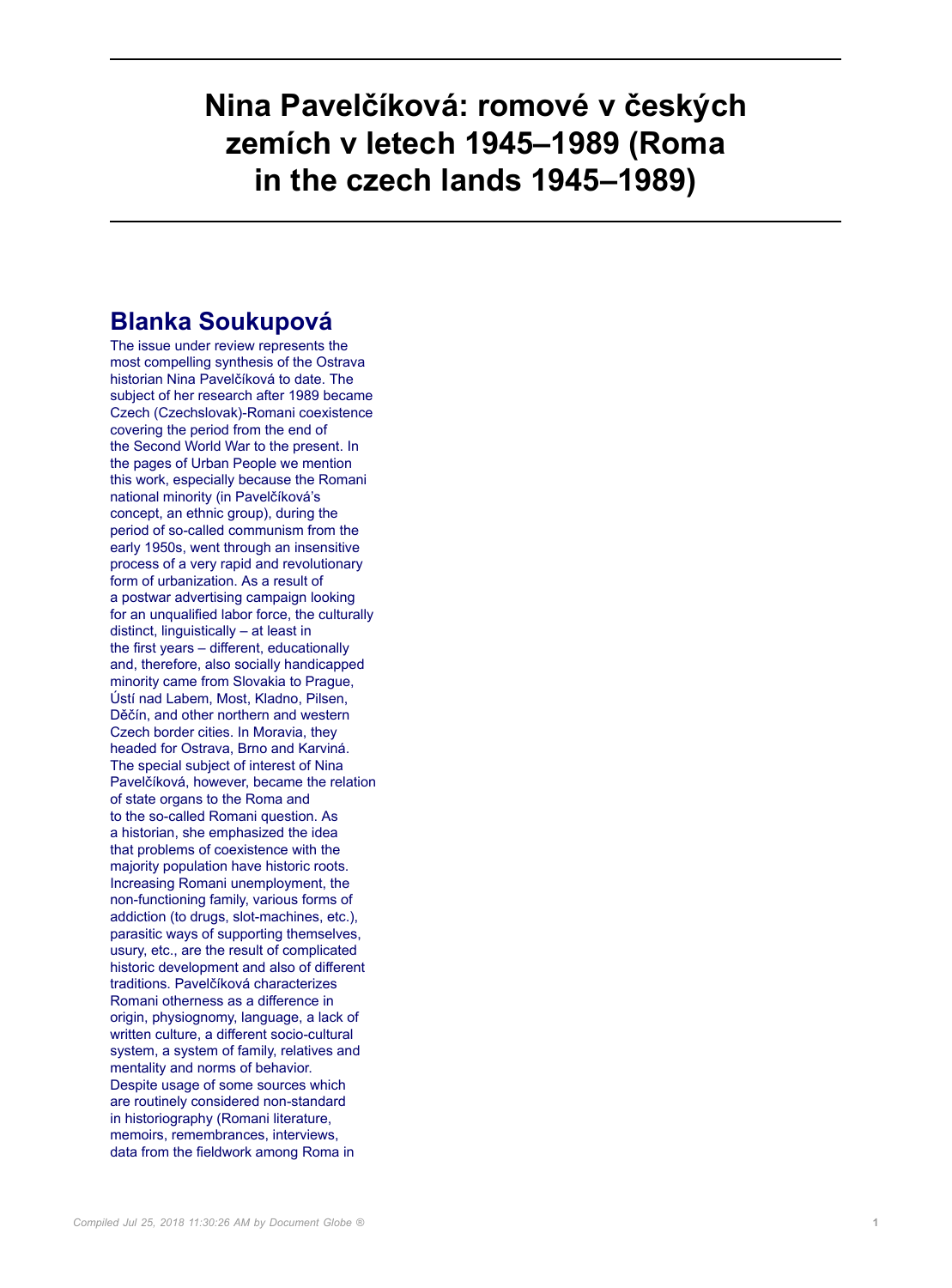Vitkovice, Ostrava and southern Moravia [1999], musical recordings, film, but surprisingly no sayings and proverbs), this is a historic work based mainly on archival research of sources of authoritative provenance (the most interesting of which are printed in the concluding supplements and expanded with eight photographs of a Romani school and model pupils, Romani workers, a Romani family in Ostrava in the 1950s, and Romani officials). Meanwhile it is very significant that only few of the sources used are of Romani provenance and these are, as a rule, stimulated by the interest of the majority: Romani officials claim to be among the builders of socialism; they justify their parasitic way of living by blaming their poverty or the relation of the majority society to Gypsies as to an inferior, isolated group. As a warning, the Romani holocaust is recalled. The majority society

is then called upon to be patient and to express good will toward allegedly timid and mistrustful co-citizens. Pavelčíková's analysis of the postwar period is original, especially in her attempt at periodization of the official majority attitude toward the Roma, which, to a certain extent, corresponds to the historic periodization of the postwar period (1945–1948, 1948–1957, 1958–1968, 1969–1977, 1977–1989), and further, her refusal to make a superficial evaluation of the former regime and call it a regime of ill will. On the other hand, Pavelčíková actually reveals the roots in those times of the contemporary crisis of Romani society: she sees them in the broken or disturbed institution of family and neighborhood and in the deformation of traditional Romani values of solidarity, cooperation, absence of egotism and miserliness.

A key period was, according to the Ostrava historian, the late 1950s, a time of urbanization, balancing itself with the unfriendly environment of an industrial city full of unknown elements of civilization. As a result of the zeal (often well-meant) to create a model educated, hard-working and healthy socialist citizen, however, there arose tense coexistence between the majority and the minority as well as the rise of new Romani

ghettos. The Sovietization of national politics led to a new discrimination law that forbade a traveling lifestyle (1958), emanating from the myth about traveling Roma in the past (page 15 – actually we have documents about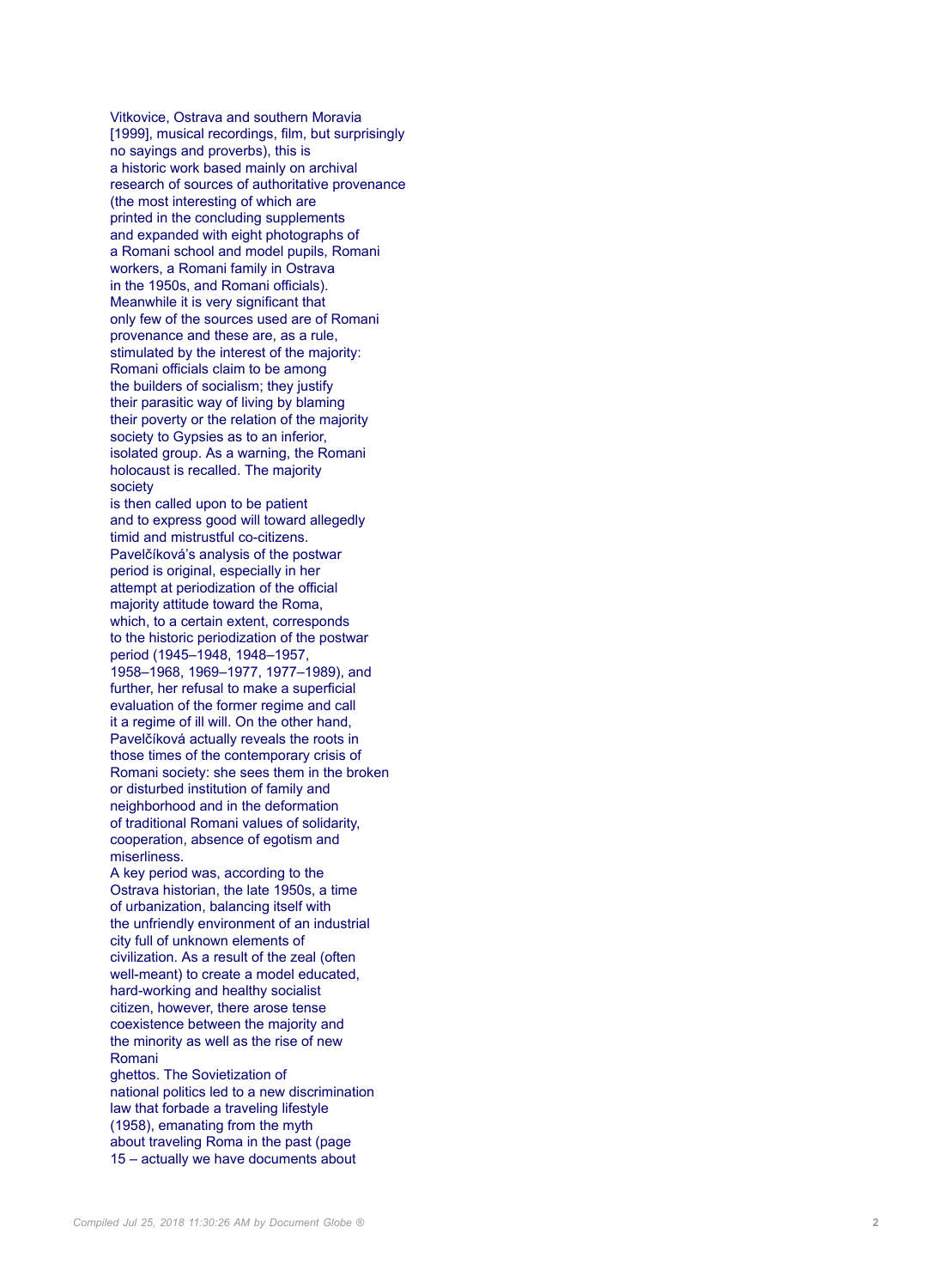Roma who had already settled in the 14th and 15th centuries). While the postwar period, when only 583 Czech and Moravian Roma returned to the Czech lands from concentration camps, oscillated between suggestions of repressive measures that were comparable to Protectorate policies (a register of persons of Gypsy origin, forced-labor camps, reeducation centers, removal of children from Romani families) and an attempt to respect Roma as a special nation with its own culture and language, the second stage was characterized by unconditional assimilation. The first era was shaped by the first migration waves of socially handicapped Slovak Roma. At the time of creation of the communist conception of a solution of the so-called Gypsy question after February 1948 when another stream of migration came, important personalities came forward to push for liquidation of the Romani handicapped. Several original pedagogical and educational institutions with remarkable consequences for Romani children and Romani parents were founded. The most popular of them became the Gypsy School of Peace in Květušin near České Budějovice and then later in Dobrá Voda, linked to the famous pedagogue Miroslav Dědič. The next period beginning in 1958, on the other hand, formed the socalled dispersal (1965–1968) or, more precisely, the forced urbanization of the Romani population. It was divided into three groups: the settled Gypsies, the most numerous semi-settled Gypsies and the most problematic (from the point of view of the majority) traveling Gypsies, at whom a law regarding permanent settlement (1958) was aimed. A positive aspect of that era was the rise in the health, social and educational level of the Roma, although the Roma never achieved the majority's average. The period around the so-called Prague Spring activated Romani activity of its own. The Roma created for themselves the Union of Gypsies (Roma) (1968–1973) and made contact with international organizations. This promising development was interrupted during the time of normalization when there was a return to the model of the controlling, socially generous state rejecting individuality and permitting, in its beginnings, only small cultural activities (the rise of Romani bands, organizing of exhibitions of Romani crafts). The turnaround of state policies toward the Roma in 1989 was already foreshadowed in the document called Charta 77, which criticized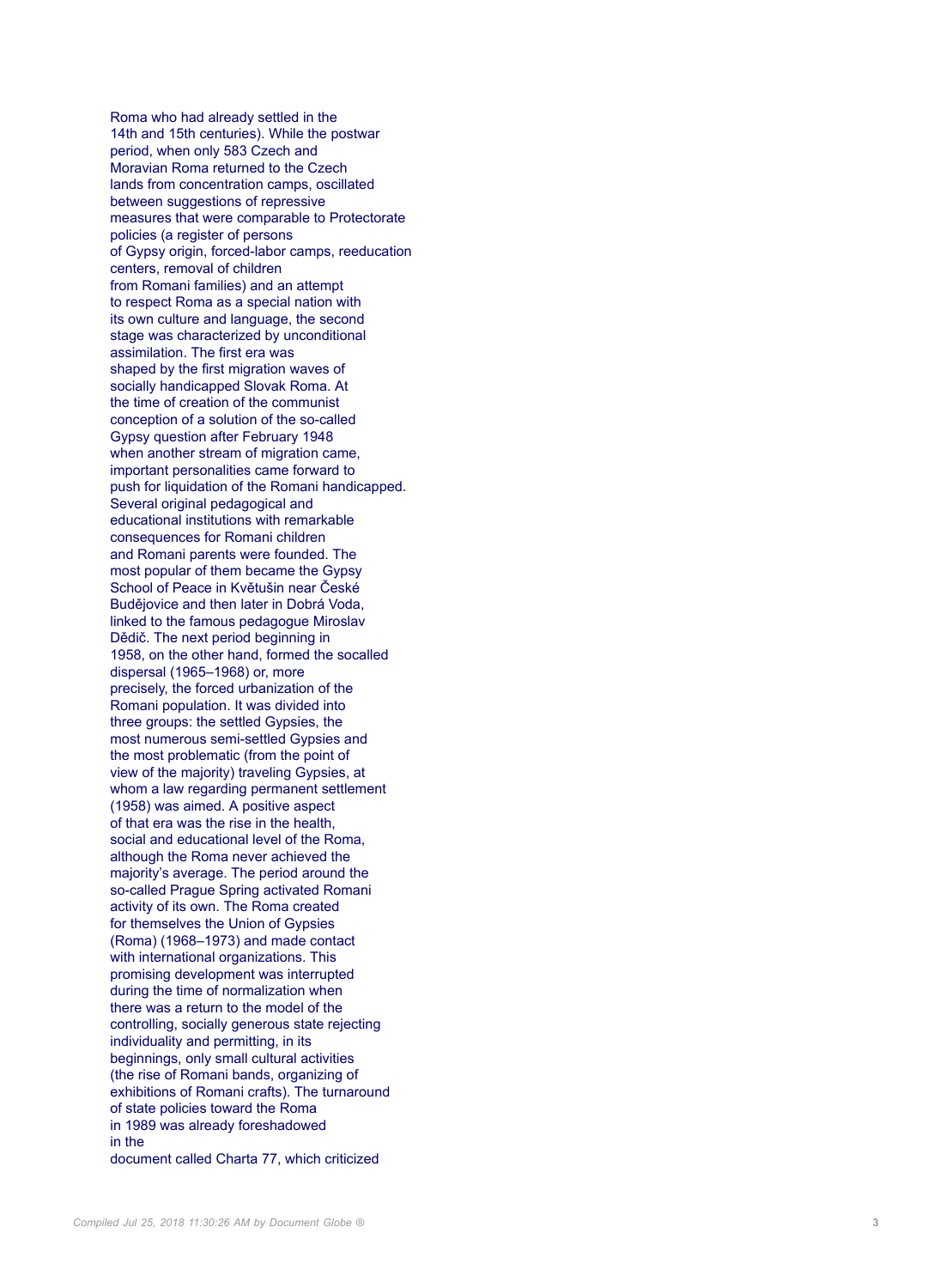the state concept of the so-called social and cultural integration of the Roma which also devalorized the Romani past (in fact, between 1972 and 1974, a large-scale pig farm was built in Lety on the land where there had been a concentration camp for Roma under the Protectorate). Probably the largest memorial of unreal notions of that era was the realization of the idea of a Romani prefabricated housing development in the Chánov section of the town of Most. Romani families of very different social levels were unable to find a modus vivendi and, for integrated Roma, Chánov changed into a space from which they wanted to escape. An official party document that appeared at the end of the 1980s was reflected in an increase of Romani activity plus realistic thinking about the state of the Romani community and the causes of the failure of assimilation, including criticism of state paternalism. Pavelčíková's book is thus new proof of the fact that the generous social policy of the totalitarian state of excluding private activity despite the declaration of a scientific and complex solution of the problem does more harm than good. At this point, one can also regret that Pavelčíková did not consider a comparison of Czechoslovak state policies toward the Roma with state policies of other Soviet satellites and with state policies of advanced capitalist states. The attentive reader, familiar with the gains and state of contemporary schooling and culture must, however, come to the conclusion that everything here has already been, even if, e.g., a Romani boarding school in the 1950s would not be successful in the light of postmodern pedagogy with its accent on child nurturing in the family. At the same time it would be very interesting to follow the life stories of Romani children reared in such schools, the degree of their involvement in the majority society and the degree of their assimilation or, more precisely, the functioning or nonfunctioning in direct proportion of the help of the majority and social involvement to the satisfaction of the minority. Subtle anthropological research could then, on the bases of oral-historic interviews, augment the fascinating testimony of the Romani activist and author Elena Lacková and record how the state-created "great" history was reflected in the fates of ordinary people. Throughout the book, which is a useful picture of the dark postwar period, Nina Pavelčíková promotes a thesis about the improvement in education of the Roma